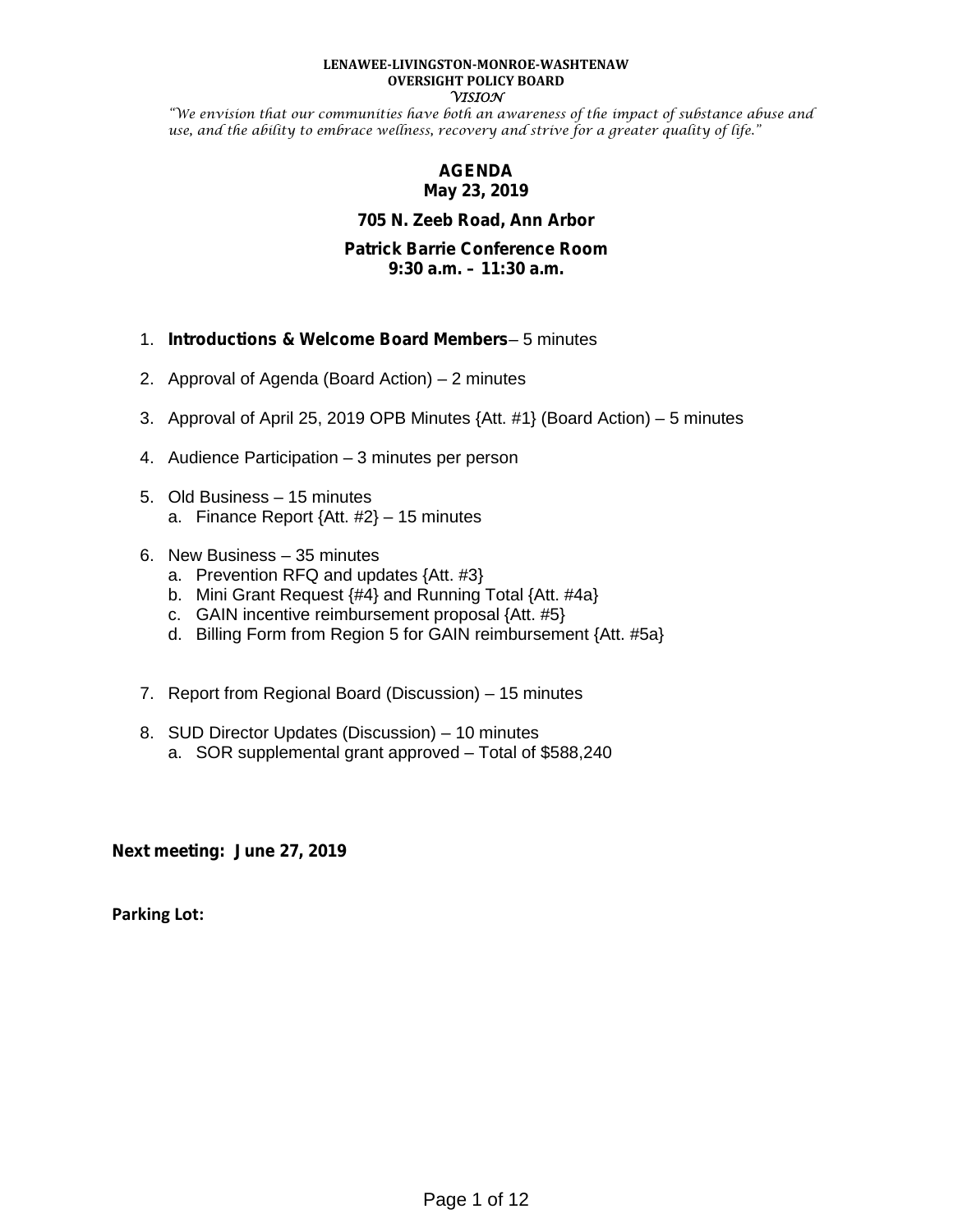#### **LENAWEE-LIVINGSTON-MONROE-WASHTENAW OVERSIGHT POLICY BOARD April 25, 2019 meeting 705 N. Zeeb Road Ann Arbor, MI 48103**

Members Present: Mark Cochran, Kim Comerzan, William Green, John Lapham, Dianne McCormick, David Oblak, Dave O'Dell, Tom Waldecker

Members Absent: Charles Coleman, Amy Fullerton, Blake LaFuente, Ralph Tillotson, Monique Uzelac

Guests: None

- Staff Present: Stephannie Weary, Marci Scalera, Suzanne Stolz, Nicole Adelman, James Colaianne, Amy Johnston, Dana Darrow, Jackie Bradley
- D. Oblak called the meeting to order at 9:30 a.m.
- 1. Introductions
- 2. Approval of the agenda

#### **Motion by M. Cochran, supported by K. Comerzan, to approve the agenda Motion carried**

3. Approval of March 28, 2019 minutes

#### **Motion by J. Lapham, supported by D. O'Dell, to approve the March 28, 2019 minutes Motion carried**

- 4. Audience Participation
	- None
- 5. Old Business
	- a. Finance Report
		- S. Stolz presented. Discussion followed.
	- b. CCAR Training Summary
		- The training was very successful.
		- $\hat{I}$  The region used new trainers this time, Sara Szczotka and Glynis Anderson from Home of New Vision.
		- There is still a tremendous need for more of this training.
		- D. Oblak requested that a summary about the training be posted on the CMHPSM web site regarding outcomes of the training, including the possibility/likelihood of employment after receiving training.
		- M. Scalera has talked with Glynis Anderson about last month's idea of having a peer event for our region. They are in the early stages of planning.
	- c. Updated Mini Grants
		- M. Scalera provided an update on mini-grant funding.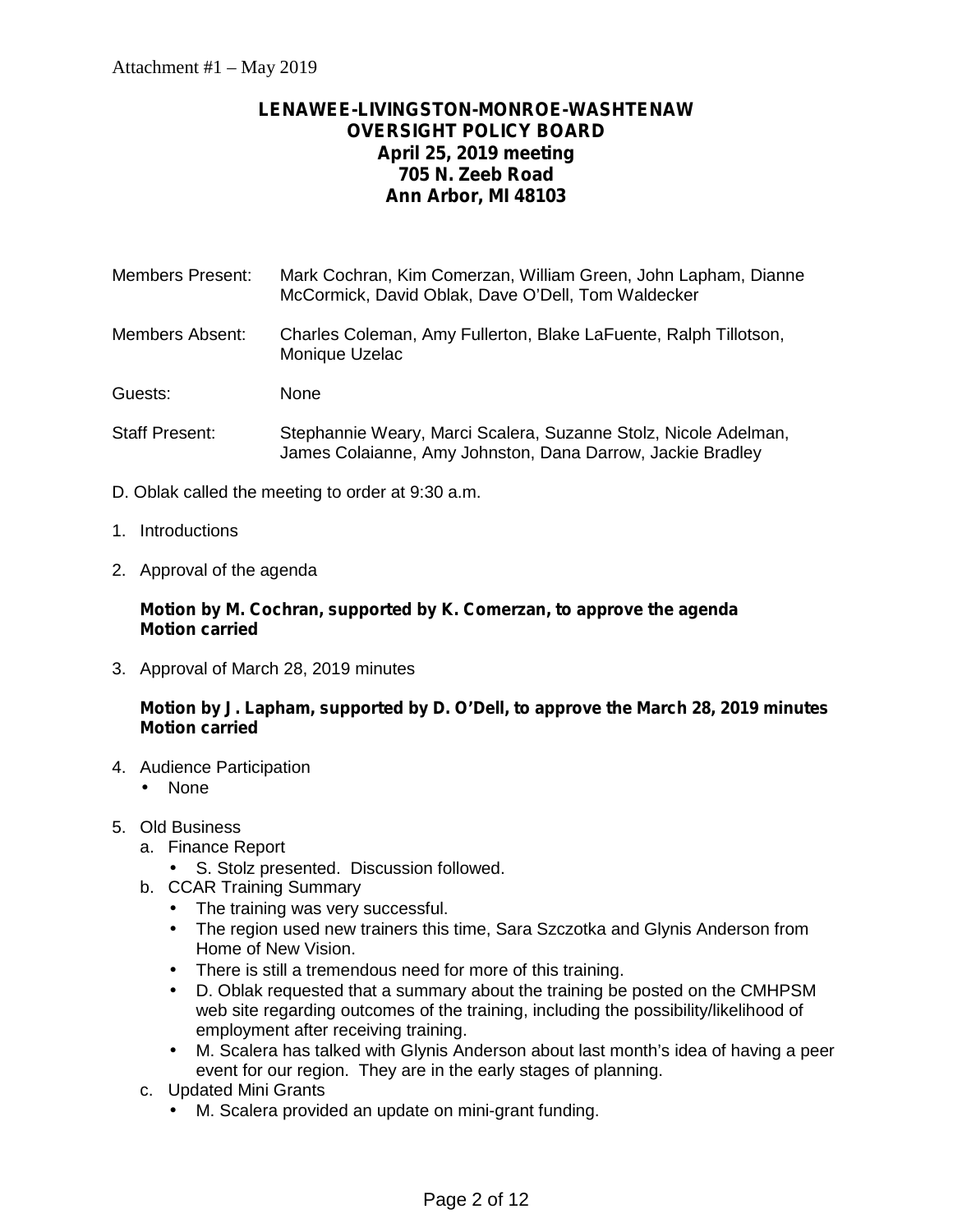- 6. New Business
	- a. Introduction of Interim CHMPSM CEO
		- J. Colaianne introduced himself to OPB and provided a brief overview of activities at CMHPSM. There should be more information to share after the May regional board meeting.
	- b. Procurement Process RFQs
		- M. Scalera provided an overview of the procurement process.
		- Rule: no more than \$10K PA2 can be spent without a procurement process, no more than \$25K for Medicaid/federal dollars can be spent without a procurement process.
		- The plan is to issue an RFQ for the upcoming fiscal year, and an RFP for FY21.
	- c. Policy Review
		- i. Communicable Disease Policy
			- $\int$  Per discussion at March OPB, the policy was updated. **Motion by K. Comerzan, supported by D. McCormick, to approve the Communicable Disease policy Motion carried**
		- ii. Naloxone Distribution Policy
			- The policy was updated with language revisions and updated attachments.
			- Law enforcement is supposed to track the expiration dates. All kits are labeled with expiration dates.
			- K. Comerzan warned of the potential liability of using naloxone after the expiration date. **Motion by D. McCormick, supported by K. Comerzan, to approve the**

#### **Naloxone Distribution policy Motion carried**

- iii. Fetal Alcohol Disorder Policy
	- The policy was updated with resources. **Motion by T. Waldecker, supported by M. Cochran, to approve the Fetal Alcohol Disorder policy Motion carried**
- 7. Report from Regional Board
	- J. Terwilliger resigned. J. Colaianne was named interim CEO.
	- Washtenaw County gave CMHPSM notice to vacate the building by Dec. 6, 2019. Staff will continue to bring updates.
- 8. SUD Director Updates
	- The recent submission to state for SOR2 Supplemental can only be used for existing programs. There is approximately \$25k per county to partner with Public Health for a media campaign re: the opiate epidemic. We're waiting for state approval of the submission.
	- The STR grant ends April 30, 2019. No cost extension period, continuation year, has been approved by the state, for May 1, 2019 – April 30, 2020. MAT Enhancement funding, Motivational Interviewing, Strengthening Families, Project Assert are all funded from the STR grant.
	- The state is running a program called MIREP that involves prison release and mental health/SUD professionals who have an opioid use disorder. The program involves identifying people while they're in jail and following them when they're released. The state has identified Monroe as the county that will receive the funds.

#### **The NODS mandate:**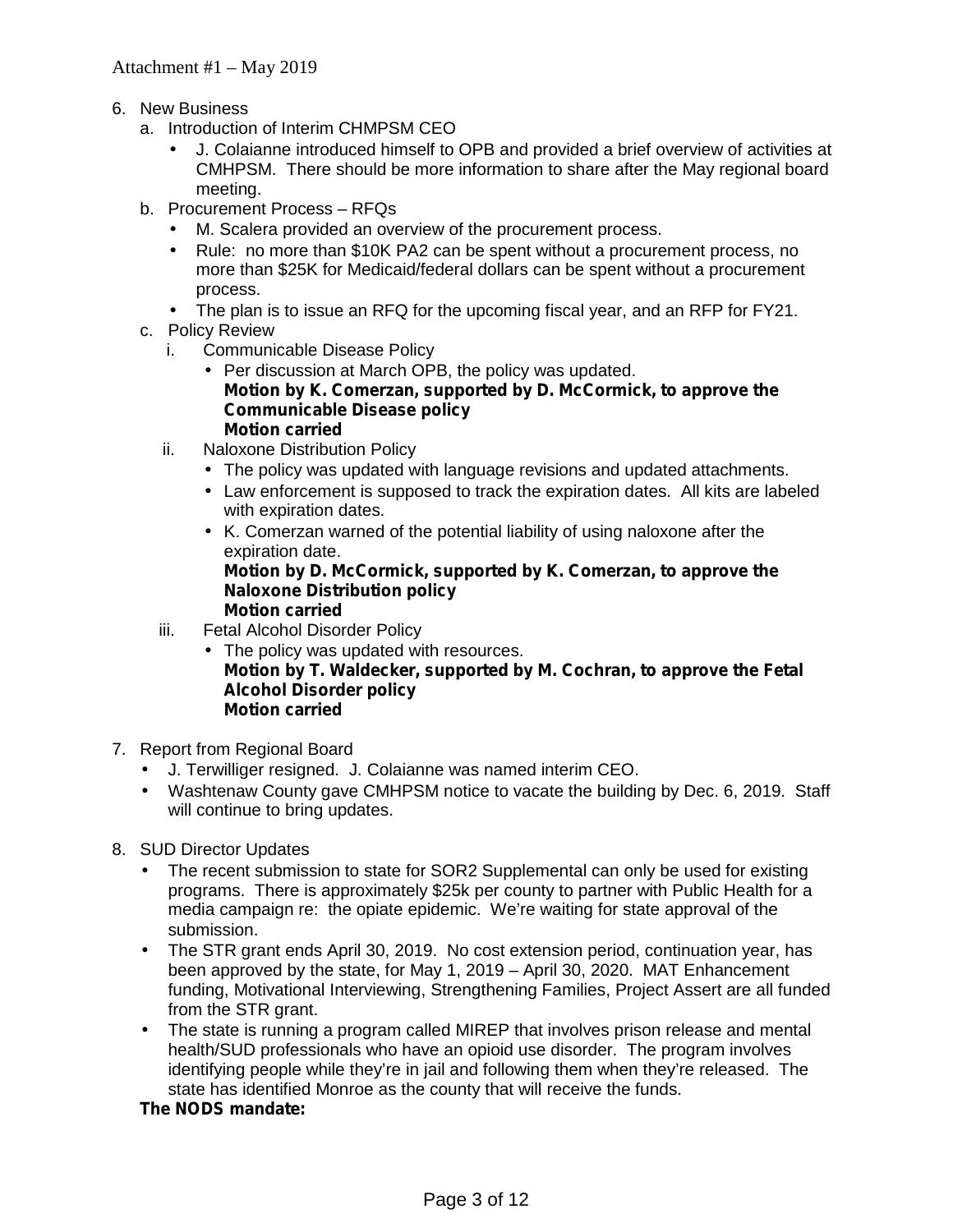- All access staff must be trained to use this gambling addiction screening tool. We currently don't have anything certified gambling addiction specialists.
- ) June 26 is the training for access staff.
- $\hat{A}$ . Johnson has formed a regional workgroup whose goal is to study gambling addiction from a strategic perspective, using data and trends within the region.

#### 9. Adjourn

#### **Motion by T. Waldecker, supported by M. Cochran, to adjourn the meeting Motion carried**

Meeting adjourned at 11:10 a.m.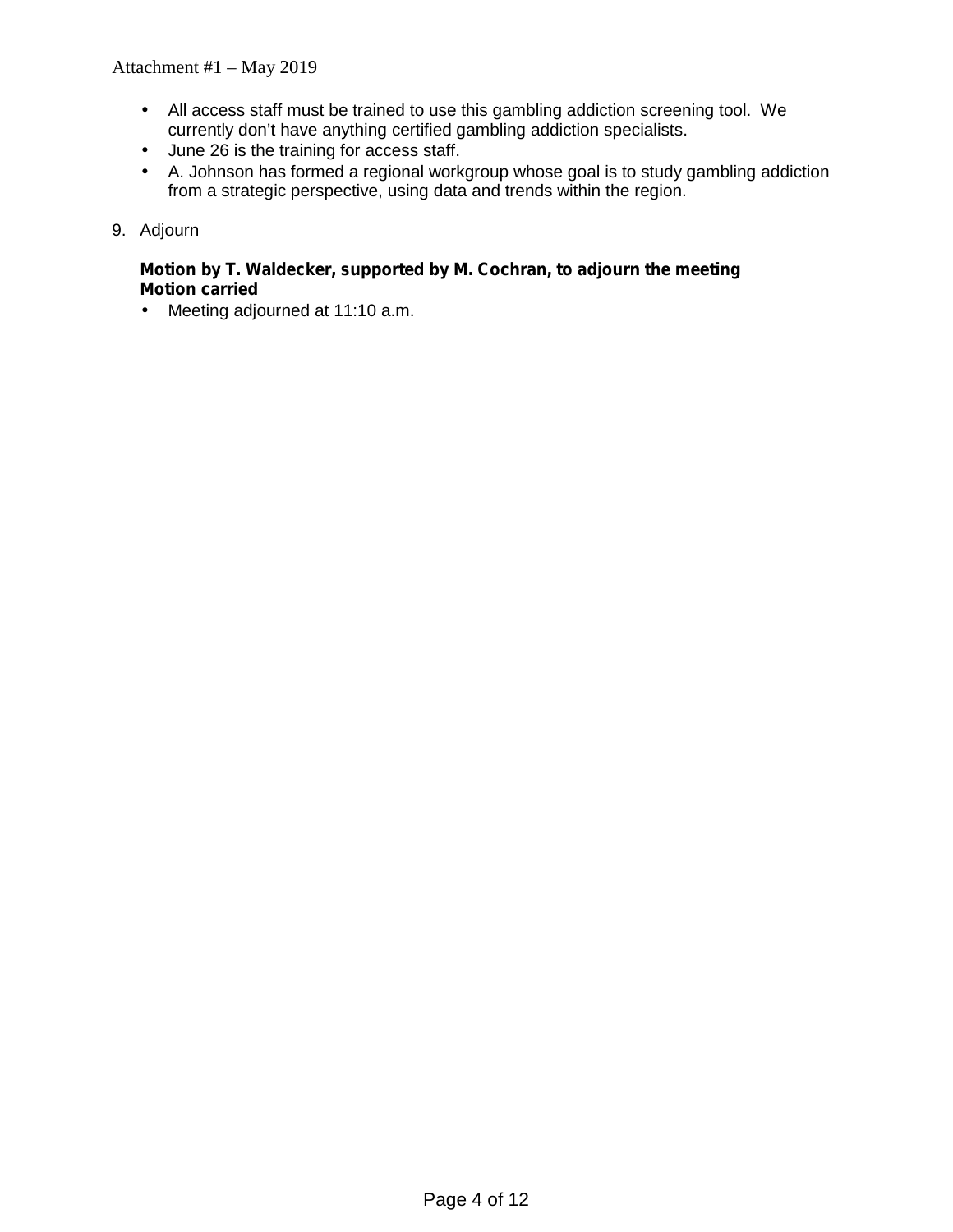#### Community Mental Health Partnership Of Southeast Michigan SUD SUMMARY OF REVENUE AND EXPENSE BY FUND March 2019 FY19

| <b>Summary Of Revenue &amp; Expense</b> |    |           |     |                         |      |                   |                                |     |                |      |                          |    |                          |     |           |
|-----------------------------------------|----|-----------|-----|-------------------------|------|-------------------|--------------------------------|-----|----------------|------|--------------------------|----|--------------------------|-----|-----------|
|                                         |    |           |     |                         |      |                   | <b>Funding Source</b>          |     |                |      | <b>Total Funding</b>     |    |                          |     |           |
|                                         |    | Medicaid  |     | <b>Healthy Michigan</b> |      | SUD - Block Grant | SUD - SOR                      |     | SUD - STR      |      | Gambling Prev            |    | SUD-COBO/PA2             |     | Sources   |
| <b>Revenues</b>                         |    |           |     |                         |      |                   |                                |     |                |      |                          |    |                          |     |           |
| Funding From MDCH                       |    | 1,210,118 |     | 2,221,416               |      | 3,037,949         | 85,857                         |     | 266,339        |      | 40,327                   |    |                          |     | 6,862,005 |
| PA2/COBO Tax Funding Current Year       |    |           |     |                         |      |                   |                                |     |                |      |                          |    | 930,030                  |     | 930,030   |
| PA2/COBO Reserve Utilization            |    |           |     |                         |      |                   |                                |     |                |      |                          |    | 782,216                  |     | 782,216   |
| Other                                   |    |           |     |                         |      |                   |                                |     |                |      |                          |    |                          |     |           |
| <b>Total Revenues</b>                   |    | 1,210,118 | \$  | 2,221,416               | \$   | 3,037,949         | \$<br>85,857                   | \$. | 266,339        | \$   | 40,327                   | \$ | 1,712,246                | \$  | 8,574,250 |
| <b>Expenses</b>                         |    |           |     |                         |      |                   |                                |     |                |      |                          |    |                          |     |           |
| Funding for County SUD Programs         |    |           |     |                         |      |                   |                                |     |                |      |                          |    |                          |     |           |
| <b>CMHPSM</b>                           |    |           |     |                         |      |                   | 85,857                         |     | 252,693        |      | 38,261                   |    |                          |     | 376,811   |
| Lenawee                                 |    | 228,238   |     | 440,172                 |      | 240,651           |                                |     |                |      |                          |    | 126,613                  |     | 1,035,673 |
| Livingston                              |    | 150,445   |     | 277,745                 |      | 440,882           |                                |     |                |      |                          |    | 238,287                  |     | 1,107,359 |
| Monroe                                  |    | 156,726   |     | 328,928                 |      | 457,130           |                                |     |                |      |                          |    | 149,689                  |     | 1,092,473 |
| Washtenaw                               |    | 580,766   |     | 1,309,198               |      | 834,984           |                                |     |                |      |                          |    | 515,617                  |     | 3,240,565 |
| <b>Total SUD Expenses</b>               |    | 1,116,174 | -S  | 2,356,043               | \$   | 1,973,646         | \$<br>85,857                   | \$  | 252,693        | \$   | 38,261                   | \$ | 1,030,206                | \$  | 6,852,881 |
| Administrative Cost Allocation          |    | 81,362    |     | 171,694                 |      | 170,340           |                                |     | 13,645         |      | 2,066                    |    | $\overline{\phantom{a}}$ | \$  | 439,108   |
|                                         |    |           |     |                         |      |                   |                                |     |                |      |                          |    |                          |     |           |
| <b>Total Expenses</b>                   | £. | 1,197,537 | \$  | 2,527,738               | - \$ | 2,143,986         | \$<br>85,857                   |     | 266,339        | - \$ | 40,327                   | \$ | 1,030,206                | \$  | 7,291,989 |
|                                         |    |           |     |                         |      |                   |                                |     |                |      |                          |    |                          |     |           |
| Revenues Over/(Under) Expenses          | \$ | 12,581    | \$. | (306, 322)              | - 55 | 893,963           | \$<br>$\overline{\phantom{a}}$ |     | $\blacksquare$ | \$   | $\overline{\phantom{a}}$ | \$ | 682,039                  | \$. | 1,282,261 |

| Current fiscal year utilization of PA2 | Revenues  | Expenditures     | Revenues<br>Over/(Under)<br>Expenses |
|----------------------------------------|-----------|------------------|--------------------------------------|
| PA2 by County                          |           |                  |                                      |
| Lenawee                                | 137,256   | 126,613          | 10,644                               |
| Livingston                             | 413,392   | 238,287          | 175,105                              |
| Monroe                                 | 302,558   | 149,689          | 152,868                              |
| Washtenaw                              | 859,039   | 515,617          | 343,422                              |
| Totals                                 | 1.712.246 | \$.<br>1,030,206 | 682,039<br>\$.                       |

|                 | FY 19 Beginning | FY19 Projected     | <b>FY20 Projected</b> | FY20 Projected        |
|-----------------|-----------------|--------------------|-----------------------|-----------------------|
| Unallocated PA2 | Balance         | <b>Utilization</b> | Utilization           | <b>Ending Balance</b> |
| Lenawee         | 924.325         | (222, 723)         | (222, 723)            | 478.878               |
| Livingston      | 3,039,734       | (613, 133)         | (613, 133)            | 1,813,468             |
| Monroe          | 522.226         | (164, 037)         | (164, 037)            | 194.152               |
| Washtenaw       | 2.730.440       | (598.506)          | (598.506)             | 1.533.429             |
| Total           | 7.216.725       | (1,598,399)        | (1,598,399)           | 4,019,927             |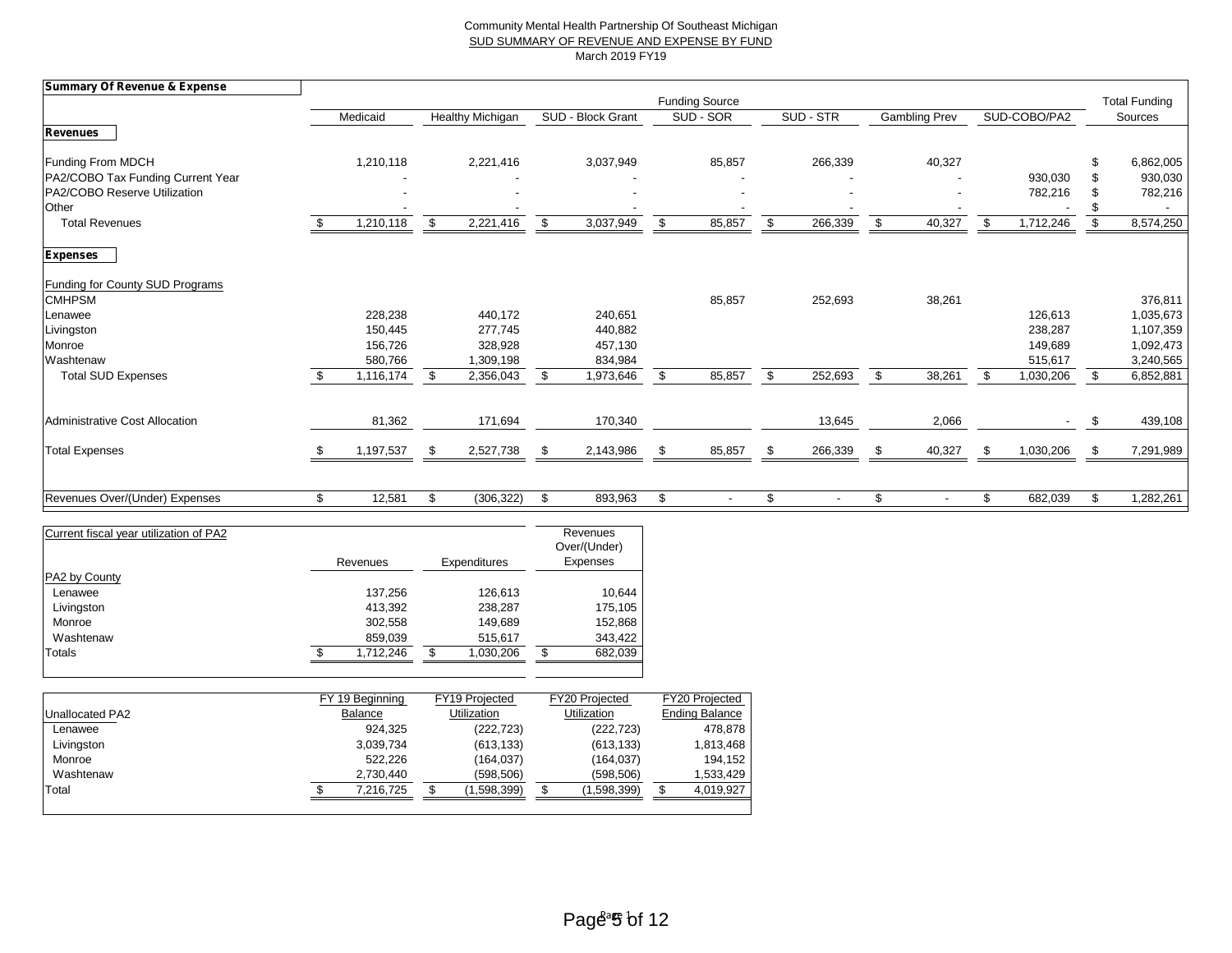

Lenawee

Livingston **Monroe** 

**Washtenaw** 

# **SUBSTANCE USE DISORDER PREVENTION PROGRAMS**

### **PREVENTION UPDATES - MAY 2019**

#### **MONROE COUNTY - REQUEST FOR QUOTES**

The Community Mental Health Partnership of Southeast Michigan (CMHPSM) is requesting quotes from bidders for sustaining the Monroe County Substance Abuse Coalition (MCSAC) to ultimately reduce substance abuse and the associated consequences in Monroe County. Bidders must demonstrate the implementation of the SAMHSA's **Strategic Prevention Framework (SPF)** for developing coalition plans that lead to community-level change. The SPF is an outcome-based, data driven, population-level approach to substance abuse prevention planning and includes five steps; assessment, capacity, planning, implementation, and evaluation.

| RFQ to Oversight Policy Board for Review         | June 27, 2019            |
|--------------------------------------------------|--------------------------|
| <b>RFQ Released</b>                              | July 1, 2019             |
| <b>Bid Submission Deadline</b>                   | August 1, 2019           |
| Reviews Begin                                    | August 2, 2019           |
| Award Recommendations to Oversight Policy Board  | August 22, 2019          |
| Contracts/Awards to CMHPSM Regional Board        | September 11, 2019       |
| <b>Award Notifications</b>                       | September 16, 2019       |
| <b>Contracts Issued to Awarded Organizations</b> | Prior to October 1, 2019 |
|                                                  |                          |

#### TIMELINE FOR CMHPSM RFQ #

#### **LENAWEE COUNTY – PREVENTION CHANGES**

The CMHPSM has received notice that the Lenawee Community Mental Health Authority has decided to let the SUD prevention service contract expire at the end of this fiscal year. The CMHPSM Prevention Team will review the effectiveness of currently funded evidence-based interventions (Community Trials Intervention, Student Prevention Leadership Teams, and Do Your Part – Alcohol). Based on this review, we will consult with other potential Lenawee County providers regarding the ability to continue with programming efforts in Lenawee County.

#### **REGIONAL – PREVENTION SERVICES FOR EMERGING NEEDS**

Over the last two years regional SUD Treatment and Prevention agencies, workgroups, and coalitions, have received numerous requests from school districts within the region for presentations on SUD-related topics (effective prevention strategies, addiction, treatment resources, effective treatment methods, medication assisted treatment, recovery stories, etc.). Various providers and local experts have stepped up to respond to these requests in addition to their regular work duties. Given the breadth of topics requested by the schools for presenters to cover, the presentations typically require extra coordination and planning by presenters to respond to diverse requests. In an effort to ensure school requests can be accommodated and presented with helpful, quality information, we would like to propose the development of a PA2 mini grant with funds made specifically available for a regional speakers' bureau. If the concept is approved by OPB, SUD staff will proceed to develop a specific mini grant application that will include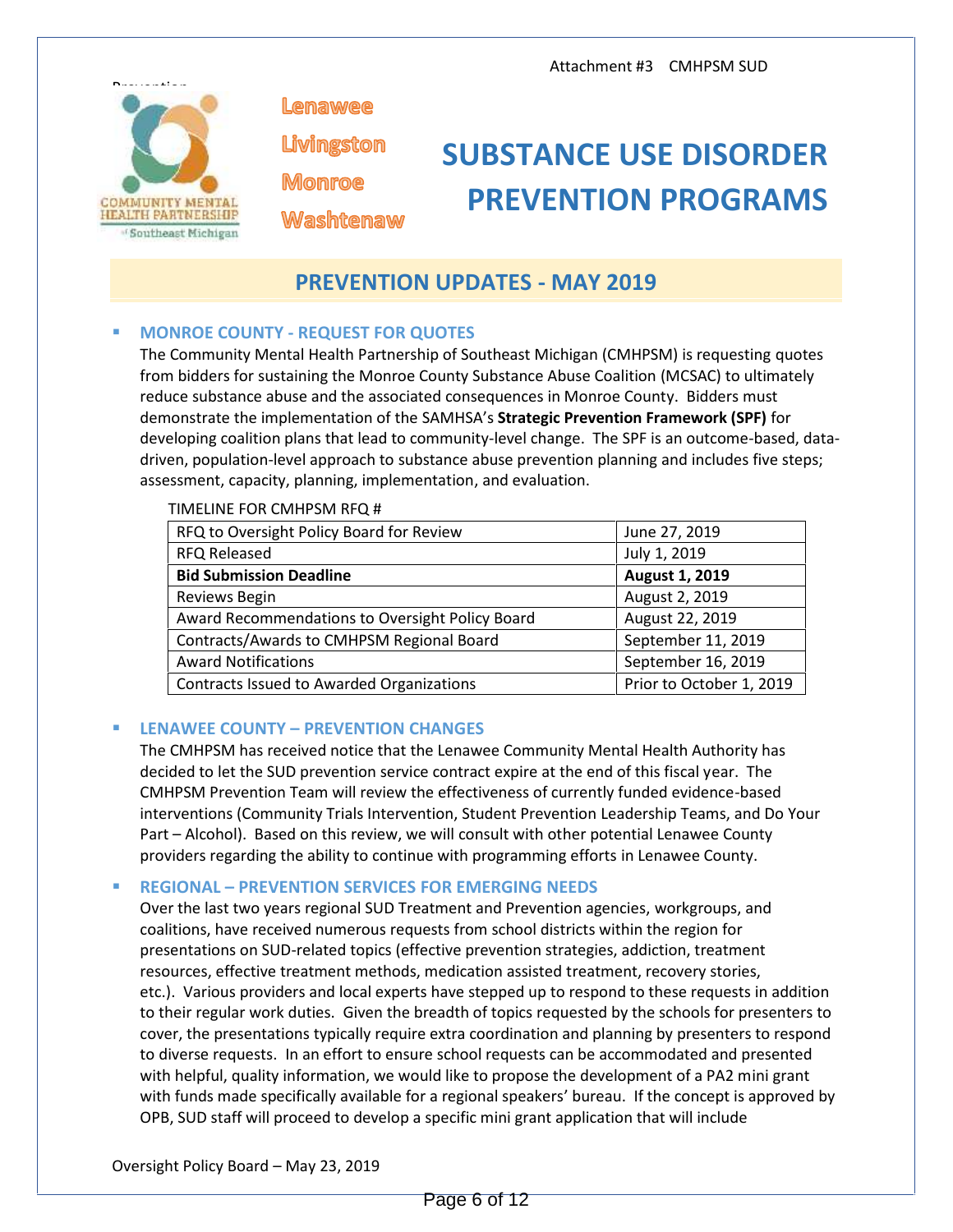#### Prevention

presentation criteria requirements and will work with the OPB to determine an acceptable reimbursement rate for applicants.

Oversight Policy Board – May 23, 2019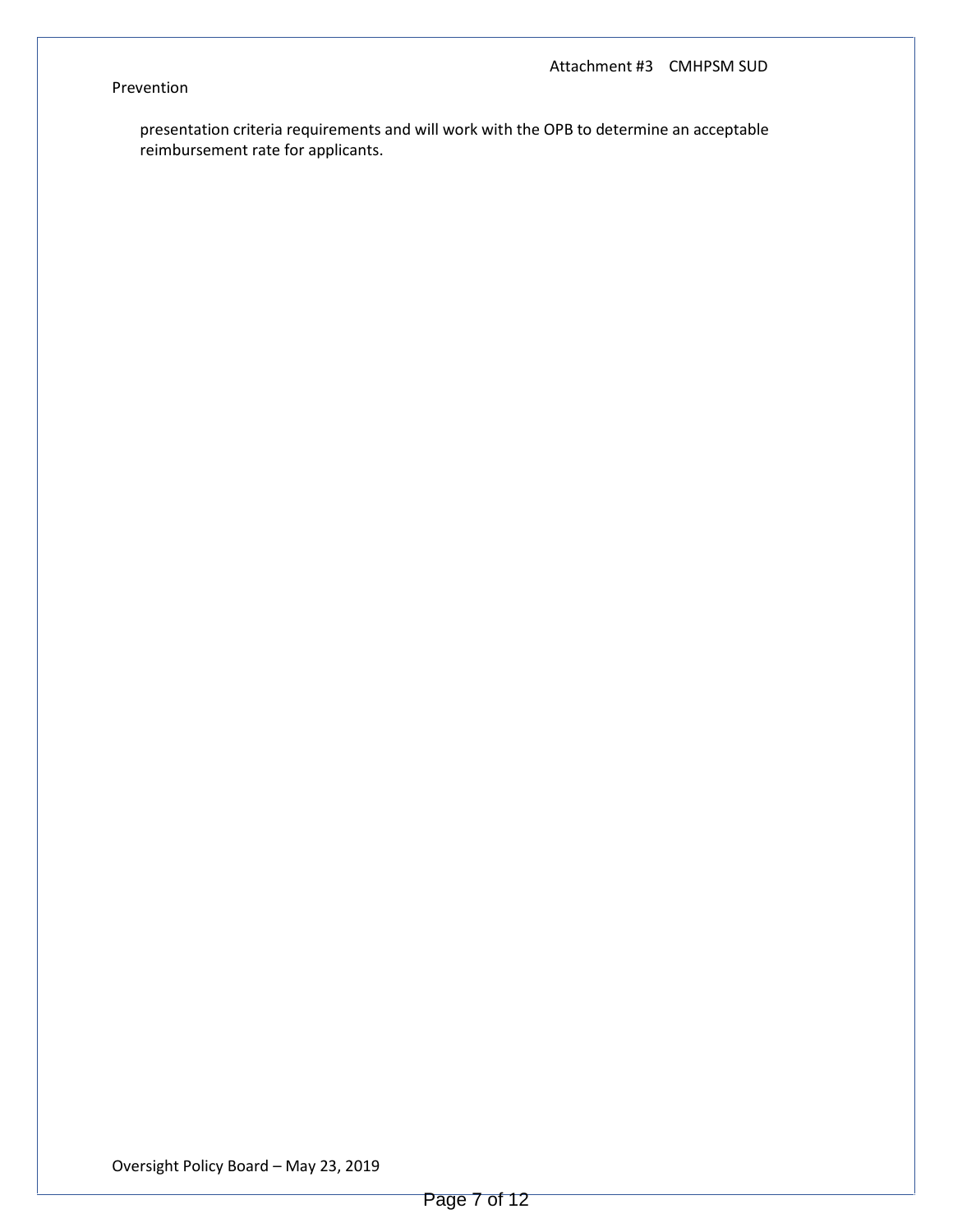# **COMMUNITY MENTAL HEALTH PARTNERSHIP OF SOUTHEAST MICHIGAN**



### **Serving Lenawee, Livingston, Monroe, and Washtenaw Counties**

*Request for MINI GRANT Funds*

*Mini-Grants: A specific amount of funds per county set aside annually for small initiatives that arise during the fiscal year in the amount not to exceed \$1000. There is a limit of \$5000 per county each fiscal year. Mini-Grants may only be awarded for special activities or initiatives related to substance use disorders education, awareness, community activities and events, etc., and not be used for staffing purposes. The applicant must identify a source of other matching funds or in-kind effort to receive the grant. Once an award is made, the applicant will not be eligible to receive other mini-grant funding for any additional project during the fiscal year.*

| Date:                                                                                           | 5/2/2019                                                                                                                                                                                                                                                                                                                                                                                                                                           |
|-------------------------------------------------------------------------------------------------|----------------------------------------------------------------------------------------------------------------------------------------------------------------------------------------------------------------------------------------------------------------------------------------------------------------------------------------------------------------------------------------------------------------------------------------------------|
| <b>Contact Person:</b><br>(Name, email, phone)                                                  | Matthew Hill<br>mhill@homeofnewvision.org / 810-333-3890                                                                                                                                                                                                                                                                                                                                                                                           |
| Requestor:                                                                                      | Washtenaw Recovery Advocacy Project / Home of New Vision                                                                                                                                                                                                                                                                                                                                                                                           |
| <b>Amount of Request:</b>                                                                       | \$1,000                                                                                                                                                                                                                                                                                                                                                                                                                                            |
| Type of Request:                                                                                | $\Box$ Other:<br>⊠Community event<br>$\Box$ Staff Training<br>□Coalition Support<br>Attach information as needed.                                                                                                                                                                                                                                                                                                                                  |
| Describe Program<br>Request:                                                                    | 5 <sup>th</sup> Annual Recovery Walk for Awareness. Campaign designed to show the Washtenaw<br>County community that people can, and do, recover from SUD. This is an effort to fight<br>negative stigma associated with SUD.                                                                                                                                                                                                                      |
| <b>Targeted Community:</b>                                                                      | (Geographic area) Washtenaw, Livingston, Lenawee, and Monroe Counties                                                                                                                                                                                                                                                                                                                                                                              |
| Describe how and<br>where matching funds<br>will be applied. If in-<br>kind, describe:          | Matching funds are being used to rent park space, provide portable restrooms for the<br>event, marketing / advertising, and an anti-stigma campaign.                                                                                                                                                                                                                                                                                               |
| Identify Key People,<br>Coalitions, and/or<br><b>Community Partners</b><br>involved in program: | Main Community Partners will be Washtenaw Recovery Advocacy Project (Matt Hill -<br>Program Manager), Home of New Vision (Glynis Anderson - CEO), community peer<br>recovery coaches.                                                                                                                                                                                                                                                              |
| Please note:                                                                                    | All programming must be consistent with the implementation of Recovery-Oriented Systems of Care (ROSC).<br>Recovery-oriented systems support person-centered and self-directed approaches to care that build on the<br>strengths and resilience of individuals, families, and communities to take responsibility for their sustained health,<br>wellness and recovery from alcohol and drug problems (Center for Substance Abuse Treatment, 2005). |
| <b>CMHPSM Office Use Only</b>                                                                   |                                                                                                                                                                                                                                                                                                                                                                                                                                                    |
| <b>Amount Recommended</b><br>& Comments:                                                        | Click or tap here to enter text.                                                                                                                                                                                                                                                                                                                                                                                                                   |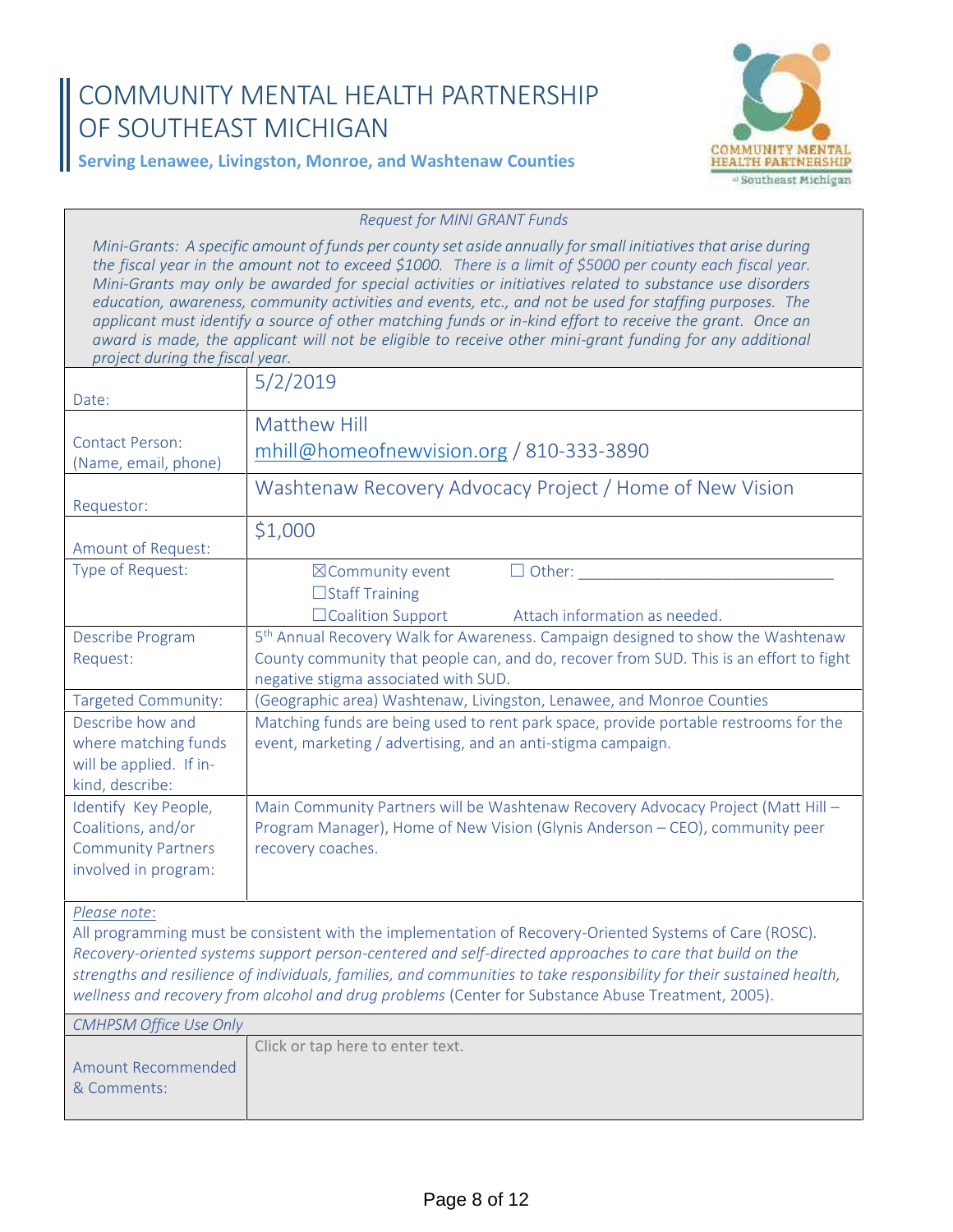### **FY 2018/19 CMHPSM SUD MINI-GRANT REQUEST/REPORT**

| <b>DATE</b>       | <b>PROVIDER</b>                   | <b>AMOUNT</b><br><b>REQUESTED</b> | <b>PROGRAM</b><br><b>DESCRIPTION</b>               | <b>COUNTY</b> | <b>COUNTY</b><br><b>BALANCE</b><br><b>REMAINING</b> |
|-------------------|-----------------------------------|-----------------------------------|----------------------------------------------------|---------------|-----------------------------------------------------|
| $10 - 25 -$<br>18 | Monroe<br>Prevention<br>Coalition | \$1,000                           | Youth<br>Summit                                    | Monroe        | \$4,000                                             |
| 3-2019            | Dawn Farm                         | \$1,000                           | Older Adult                                        | Washtenaw     | \$4,000                                             |
| 4-2019            | Washtenaw<br><b>Health Plan</b>   | \$1,000                           | Harm<br>Reduction<br>Conference                    | Washtenaw     | \$3,000                                             |
| 4-2019            | <b>CCSEM</b>                      | \$1,000                           | <b>SPLT Teams-</b><br>Sports<br>Impact<br>Luncheon | Monroe        | \$3,000                                             |
| 5-2019            | $HNV -$<br><b>WRAP</b>            | \$1,000                           | $5TH$ Annual<br>Recovery<br>Walk                   | Washtenaw     | \$2,000                                             |
|                   |                                   |                                   |                                                    |               |                                                     |
|                   |                                   |                                   |                                                    |               |                                                     |
|                   |                                   |                                   |                                                    |               |                                                     |

## **Funding reserved per county \$5000**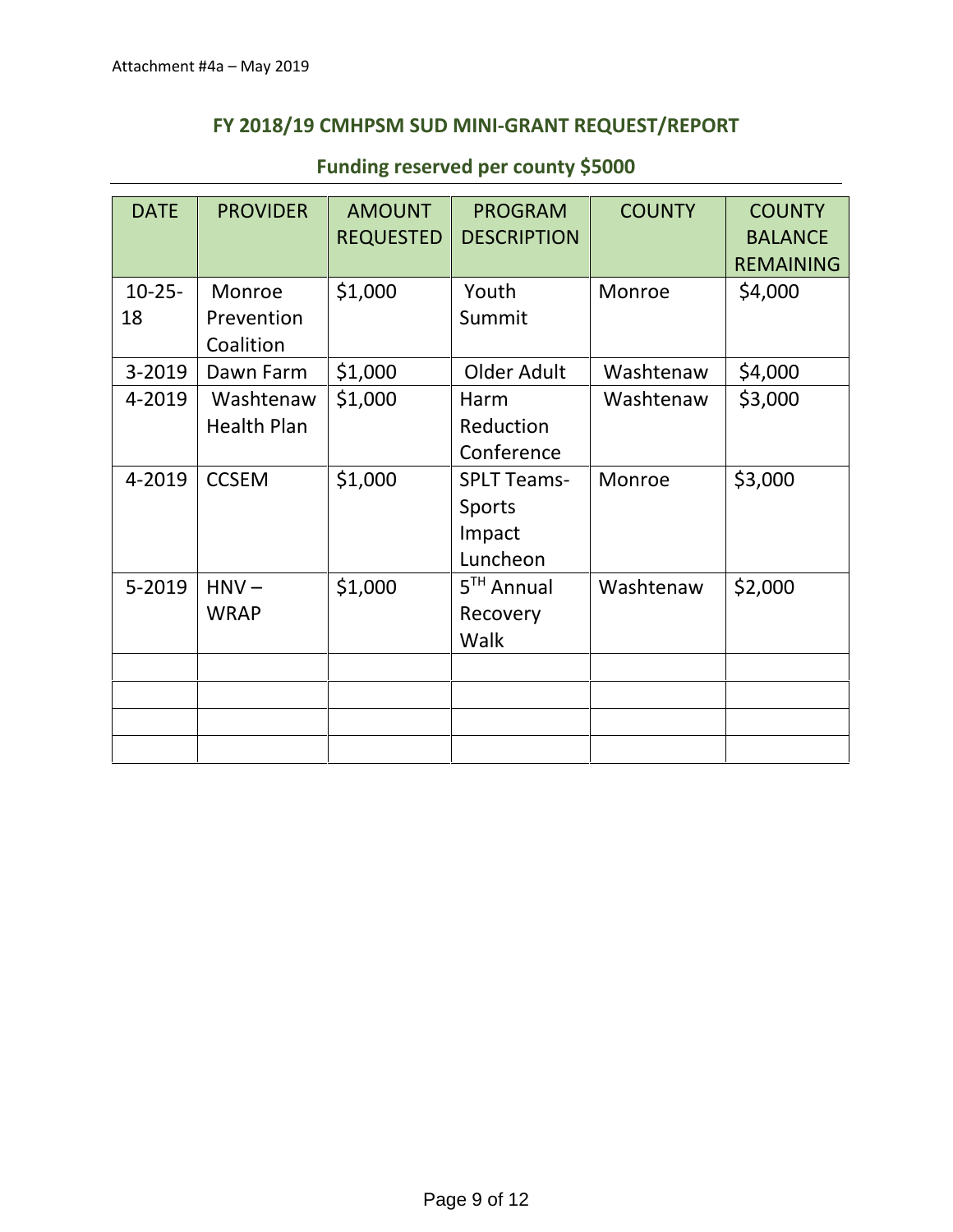#### **CMHPSM SUD OVERSIGHT POLICY BOARD**

#### **ACTION REQUEST**

#### **Board Meeting Date:** May 23, 2019

**Action Requested**: Consideration to use PA2 FUNDS to reimburse trainers and clinicians at regional providers for time spent in training on the mandated Global Assessment of Individual Need (GAIN).

**Background:** The state of Michigan in their pursuit of the 1115 Waiver through Federal Center for Medicaid/Medicare Services Administration (CMS) and federal parity mandates, has selected the GAIN I- CORE assessment tool from Chestnut Health Services to implement in Michigan. This tool will be required to be used by every provider in determining and verifying level of care placement for our clients. The tool is extremely comprehensive. The mandate is to have all master's prepared clinicians' complete assessments on clients using the tool and the Chestnut system that houses the records. The training is quite extensive with clinicians needing to be trained, then supervised completing the tool on paper and under recorded observance by their trainer. The trainers must complete their own administrator training, then go thru a certification process with Chestnut being observed giving supervision trainee's while they are learning the tool. The time it takes to administer the tool is approximately 2 hours per client. The supervision time can be as much as 10 hours per staff member. The state covers the cost of the training for the trainer and staff member. However, it does not cover the cost of the supervision time that is given by the local trainer at their agency and the time it takes for supervision by both the trainer and staff member.

There has been much discussion about the problem at the state. They will reimburse a trainer at \$800 for a full training session, but only if that trainer is not training their own staff! Also, when staff are taken offline, there is no mechanism to cover the loss in revenue by the provider.

Some of the PIHPs have decided to use PA2 funds to reimburse providers for the gap. Region 5 – Mid State Health Network created a billing form to use for this purpose. Included in your packet as Attachment #5a. This is only for you get an idea of what it takes for a clinician to be trained in Michigan

Proposal:

- 1. Recommend allocating PA2 FUNDS for provider staff trainers subsequent to a maximum \$650.00 reimbursement rate per trainee up to 10 hours, payable once certification is achieved.
- 2. Reimburse Trainer at \$1,500 for becoming certified trainer through Chestnut. The region has two fully trained trainers and 4 pending trainer training.
- 3. Reimburse Trainer for conducting training and supervision at \$125/hour/staff maximum 10 hours per staff member

Based upon a survey of providers, we currently have 35 clinicians who need training and certification by 10-01-20. The anticipated cost for this would be \$22,750 for clinicians, and \$9,000 for training trainers; and approximately \$22,000 for supervision costs.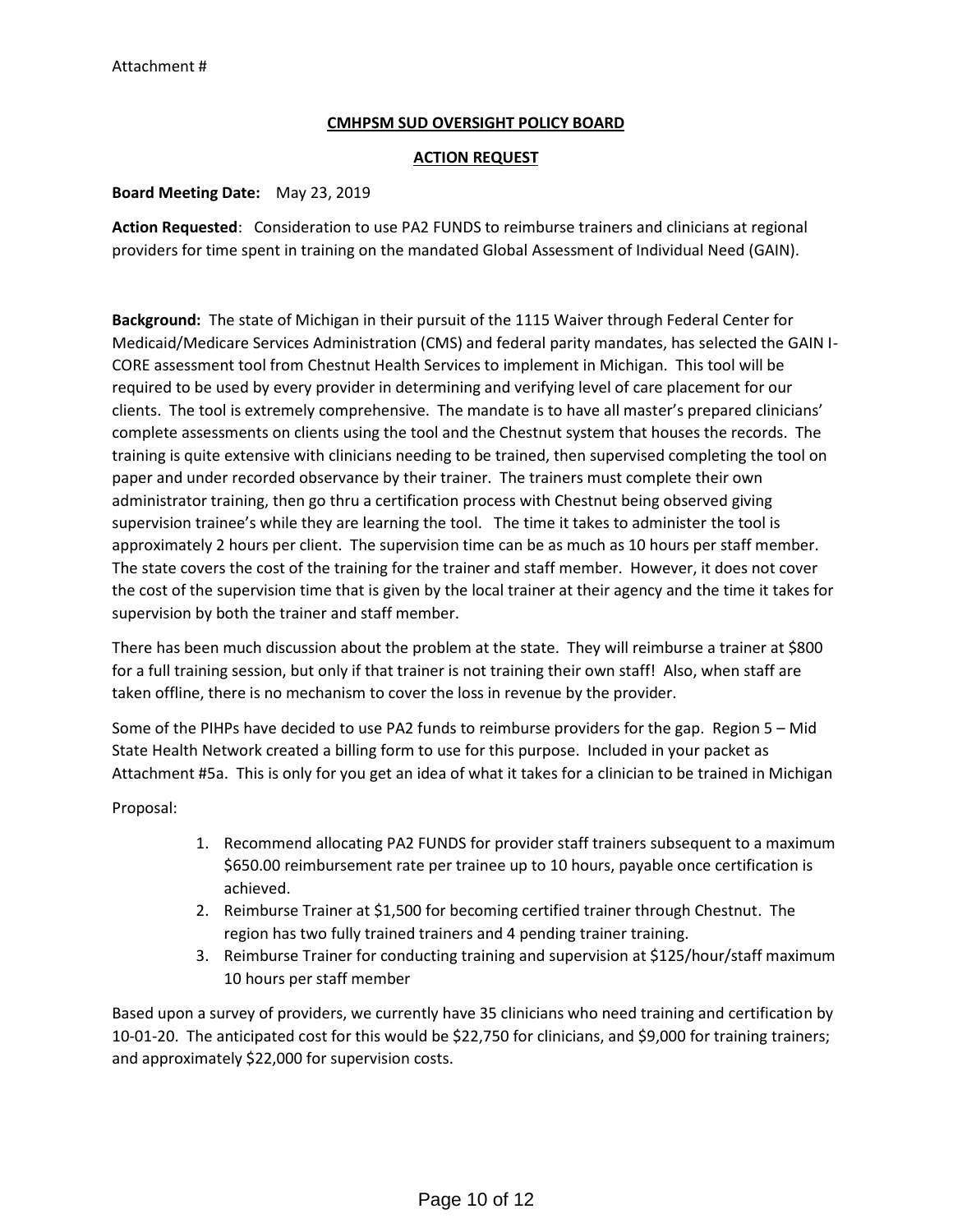**NOTE: we will seek funding from the state to offset these costs, but currently have questionable indication that they will reimburse.**

**Connection to PIHP/MDCH Contract, Regional Strategic Plan or Shared Governance Model:**

Meet State mandate

**Recommendation**:

Allow funds to be set aside for GAIN training reimbursement/incentives.